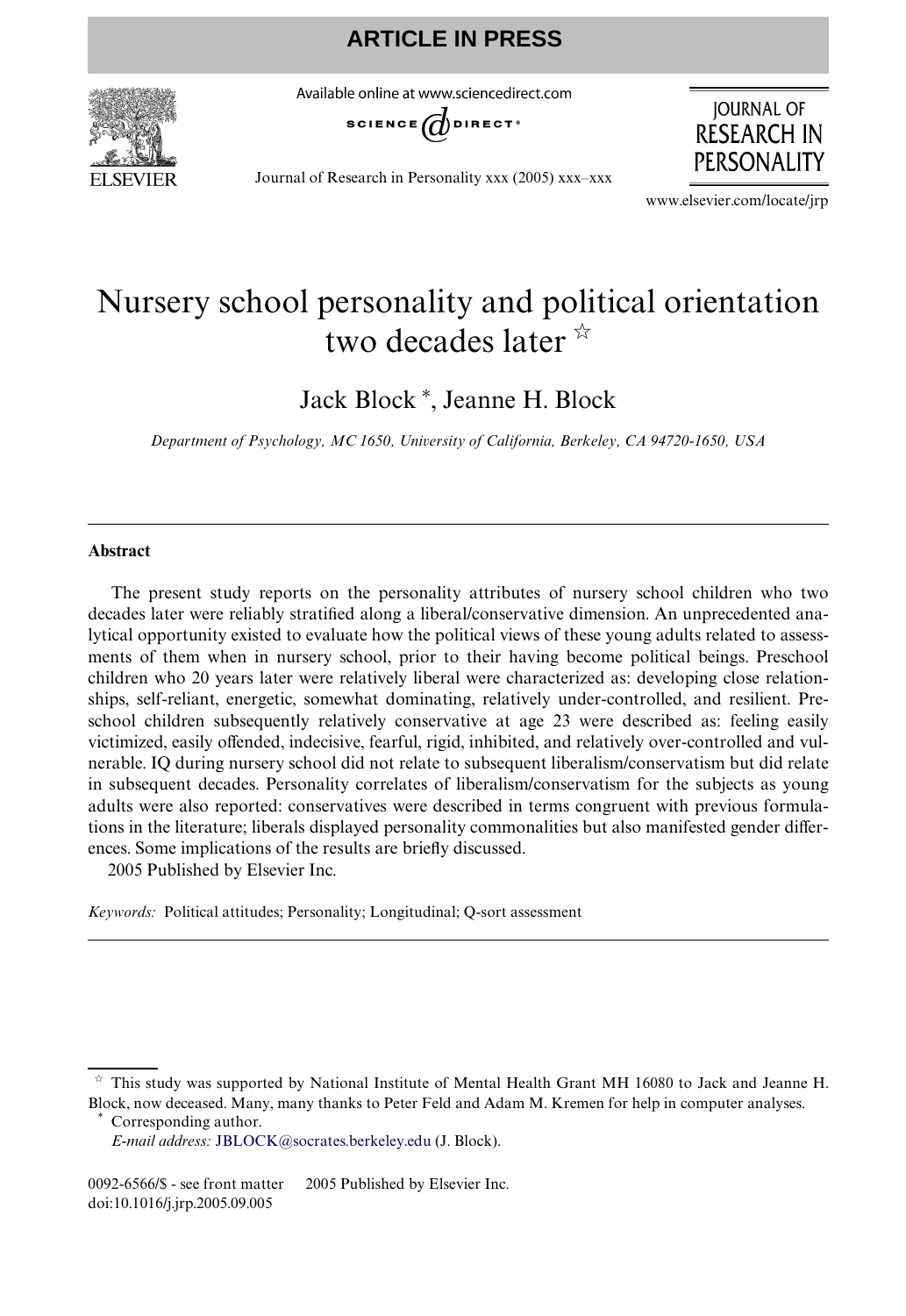2 *J. Block, J.H. Block / Journal of Research in Personality xxx (2005) xxx–xxx*

#### **1. Introduction**

Politics is the expression within structured societal arrangements of efforts by people to differentially advance certain value systems. Worldwide, in every country, political views exist that have vast consequences for their country of origin, and often for the very fate of the planet. In this country, in Europe, and in most other parts of the world, views have long evolved to define a political spectrum usefully characterized as ranging from Liberal to Conservative. Neither end of this political continuum is necessarily homogeneous or fully internally consistent. But it has been communicative and simplifying to broadly view political positions in these terms, as does this study.

Psychologists and political scientists long have been drawn to understanding the associations between personality and political persuasion. For early examples, see [Fromm](#page-14-0) [\(1941\), Adorno, Frenkel-Brunswik, Levinson, and Sanford \(1950\), Rokeach \(1960\),](#page-14-0) [Christie and Jahoda \(1954\), Greenstein \(1969\), and McClosky \(1958\).](#page-14-0) Contemporaneity regarding this compelling interest is to be gained from the work of, for example, [Altemeyer](#page-13-0) [\(1981, 1998\), Duckitt \(2001\), Wilson \(1973\), Sidanius and Pratto \(1999\), Stone and](#page-13-0) [Scha](#page-13-0)ff[ner \(1988\)](#page-13-0), and, especially, the recent monumental integrative review on conservatism by [Jost, Kruglanski, and Sulloway \(2003a, 2003b\)](#page-14-1). As they note, it is an empirical issue whether there are definite connections between intrinsic psychological qualities and the adoption of politically conservative attitudes.

The thrust of the present report is to present an unusual empirical study of the implications of individual character for political orientation—towards liberalism as well as towards conservatism. Although liberalism/conservatism has been generally recognized as connected to concurrent or subsequent behavior, its developmental roots have not previously been accorded research attention if only because there has been little opportunity for studying the early personality *antecedents* of political orientation. Various distal epidemiological factors are about all that have been considered. However, for deep political understanding, it may be critical to inquire how Liberals and Conservatives differ in their early childhood years, *before* they become political beings.

This question provides the primary motivation of the present inquiry. We assess nursery school personality via a laborious method and procedures that are relatively unfamiliar to political scientists and many psychologists but have been repeatedly supported. We also, in the same fashion, evaluate directly and independently the personality characteristics of our subjects as young adults. This analysis reveals support, via a quite different method, for earlier literature findings and, by so doing, therefore lends credence to the findings emerging from the preschool years.

Our analysis is permitted by an intensive and prolonged longitudinal study of personality and cognitive development ([Block, 1993; Block & Block, 1980b](#page-13-1)). When the participants were in nursery school, well-based personality evaluations had been developed of each participant; separately, well-based personality evaluations also were developed when the participants were young adults. Within the confines set by the available sample, two questions are addressed: (1) When the subjects were in their early childhoods, prior to achieving political self-definition, what personality attributes—independently evaluated—relate to their subsequent political orientations as relatively Liberal or Conservative? Excepting certain genetic analyses (about which more later), no previous study has been able to address the question of the provenance from so early an age of subsequent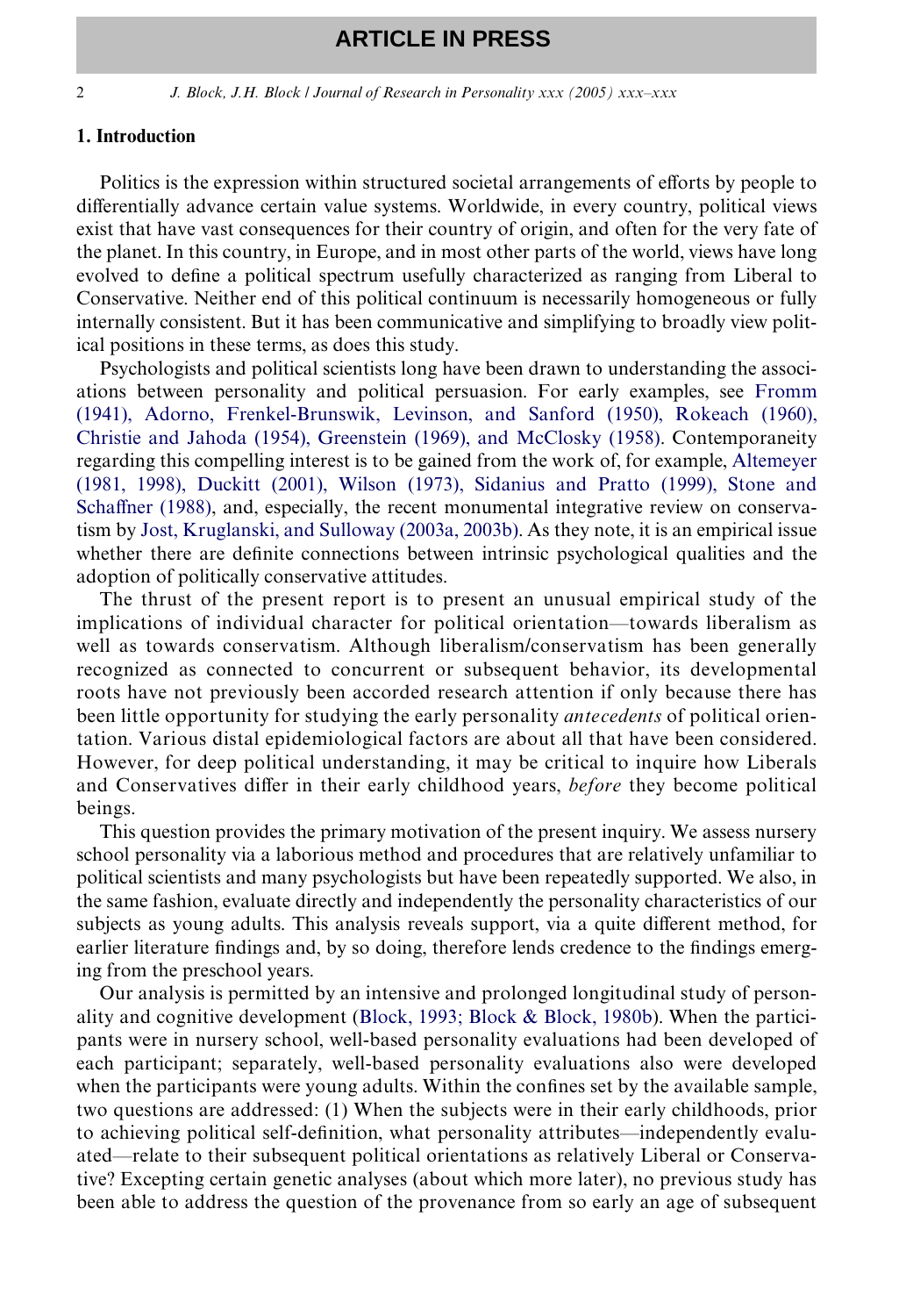*J. Block, J.H. Block | Journal of Research in Personality xxx (2005) xxx–xxx* 3

political orientation. (2) At age 23, what personality attributes—independently evaluated—concomitantly characterize young adults who privately describe themselves as Liberals or Conservatives? This study is enabled to provide unique behavioral information on these intriguing questions.

### **2. Method**

### *2.1. Subjects*

Subjects were participants in the Block and Block Longitudinal Study of Cognitive and Ego Development at the University of California at Berkeley, begun in 1969 (see [Block,](#page-13-1) [1993; Block & Block, 1980b](#page-13-1)) for comprehensive descriptions of the study.

Subjects initially (about 1969–1971) were attending two different nursery schools and resided primarily in the urban areas of Berkeley and Oakland, California; they were heterogeneous with respect to social class and parents' educational level. At age 23 (about 1989), 104 of the original 128 subjects were intensively assessed. Of these, usable data for the present analyses were available for 95 subjects, 49 females, and 46 males.

#### *2.2. Establishing a conceptually tenable and reliable index of LIB/CON*

Political orientation represents a *domain* of attitudes, preferences, and behaviors rather than simply a single, presumed sufficient measure. As presumed relevant indicators of this domain, seven different political measures were employed when the participants were age 23, administered over the course of several weeks by different examiners:

- 1. Participants self-identified their position on a 5-point continuum ranging from "very liberal," "liberal," "middle of the road," "conservative," to "very conservative." No reliability estimate could be calculated for these liberalism/conservative Ideological Selfratings but test–retest correlations of similar measures attest to the dependability of such measures.
- 2. Participants indicated their direction of agreement regarding 10 issues generally viewed as then distinguishing the Democratic and Republican parties: abortion rights, amount of money spent on welfare, national health insurance, income tax rates, environmental protection, affirmative action, extent of funding for national defense, support of use of military force to remove a hostile foreign government, government job guarantees, and civil rights for suspected criminals. The  $\alpha$  reliability of this measure was .63.
- 3. Participants indicated their position regarding Political Rights (via an updated version of McClosky's Dimensions of Political Tolerance approach (1958)): 12 stands were taken regarding freedom of political expression (e.g., flag-burning, TV appearances of Nazi and Ku Klux Klan), opposition to various kinds of censorship (of books in high school libraries, of speakers), the right to remain silent, etc. The  $\alpha$  reliability of this measure was .54.
- 4. Participants expressed their attitude, on a 6-point scale, toward the 15 items of the [Kerlinger Liberalism Scale \(1984\)](#page-14-2), concerned with such ultimately political symbolic issues as civil rights, racial equality, socialized medicine, social planning, labor unions, equality of women, the United Nations, and so on. The  $\alpha$  reliability of this measure was .82.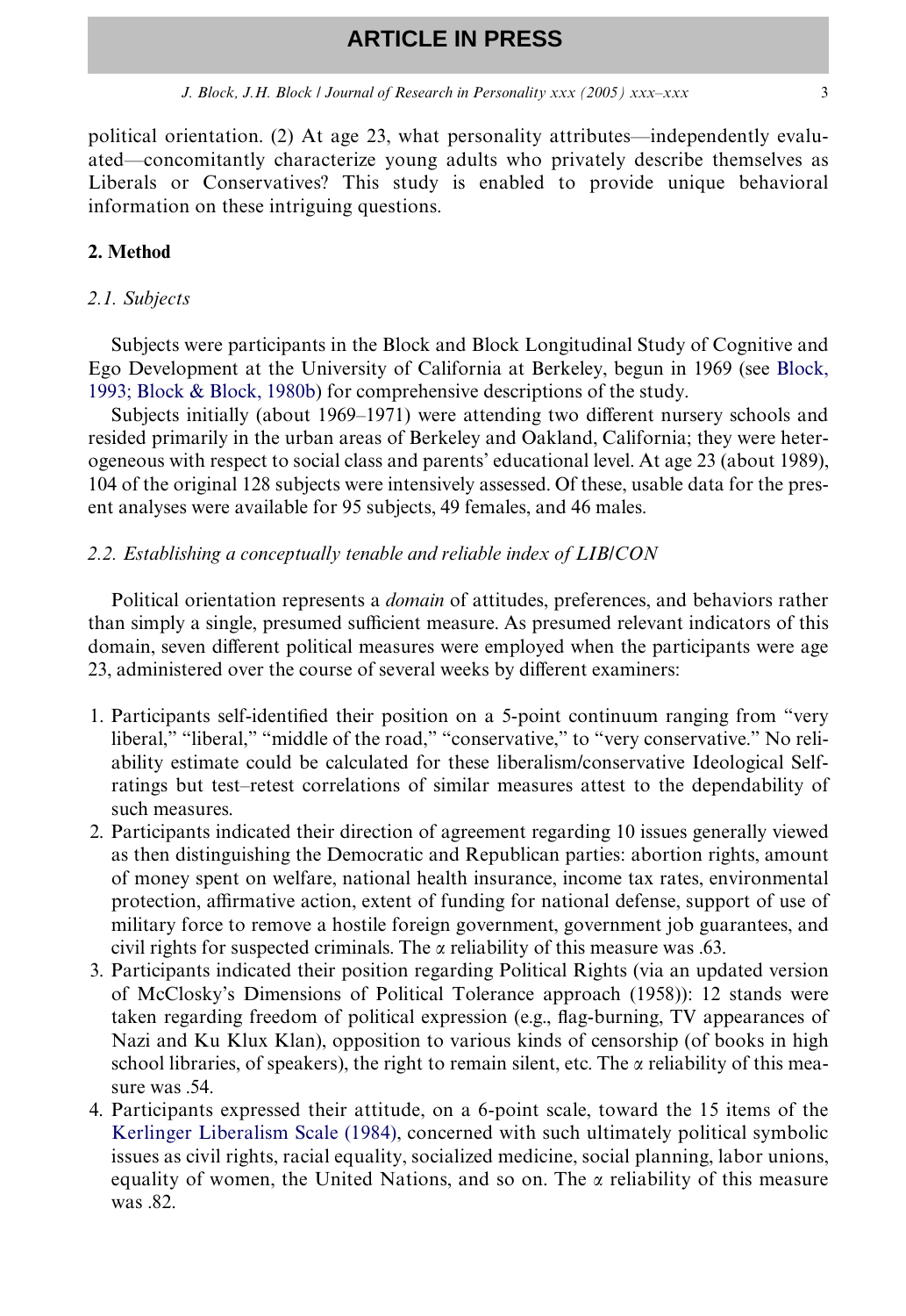#### 4 *J. Block, J.H. Block / Journal of Research in Personality xxx (2005) xxx–xxx*

- 5. Participants expressed their attitude, on a 6-point scale, toward the 15 items of the [Kerlinger Conservatism Scale \(1984\)](#page-14-2), concerned with such ultimately political symbolic issues as patriotism, religion, social stability, capitalism, government price controls, law and order, moral standards, and so on. The  $\alpha$  reliability of this measure was .87.
- 6. Participants were questioned regarding their personal Political Activism, whether the subject had written letters to express political views, attended political rallies or demonstrations, or boycotted companies and products singled out as politically aversive. A 3-item scale resulted for which the  $\alpha$  reliability was .56.
- 7. Participants responded to the Political Information Scale, a 10-item measure of the extent of knowledge of the positions of the Democratic and Republican Parties (see 2, above). The  $\alpha$  reliability of this measure was .71.

Via conceptual analysis, further supported by empirical factor analysis, the first 6 measures proved convergent and were separated from the seventh, amount of political information. A composite score, termed LIB/CON, for each participant was then generated by averaging the standard scores of the 6 convergent variables. The  $\alpha$  (lower bound) reliability of this composite measure was .73. The measure, because it is based on diverse political indices each broadly conceived as conceptually relevant, may be presumed to have a larger representativeness of the liberalism/conservatism construct than any of its components.

The LIB/CON score distribution in this sample leans toward liberalism, with relatively few participants tilting toward conservatism. However, the crucial composite score, on which all data analyses are based, displays a wide, albeit somewhat skewed, distribution. To the extent there is skew, it follows that individuals toward the Conservative end of the score distribution can be expected to be characterologically more homogeneous than individuals toward the Liberal end.

### *2.3. Evaluating personality during the nursery school years, two decades earlier*

During their nursery school years in the longitudinal study, the age 23 participants had been closely evaluated. Each child at age three was assessed by three experienced, independently functioning nursery school teachers each of whom had seen the child daily for seven months before offering their separate, well-versed evaluations. At age 4, and when in a second nursery school for seven months, each child was independently assessed again by an entirely different set of three experienced nursery school teachers functioning independently. The nursery school teachers had been selected by the nursery school head and tended to be graduate students from the University of California School of Education. The nursery school context was socializing-emphasizing and somewhat permissive, not unusual then.

Evaluations of each child were encoded by means of the California Child Q-set (CCQ) [\(Block & Block, 1980a](#page-13-2)), a carefully evolved, widely ranging set of statements describing a child's personality-cognitive-social characteristics. It requires knowledgeable assessors to each provide comprehensive character descriptions of a child in a conceptually systematic, quantifiable, and commensurate form. Beyond provision of the 100 CCQ-items and technical instruction as to how to employ the CCQ-set, there were no further instructions regarding the cast of the required personality formulations. In other research contexts, CCQ personality descriptions have proven empirically generative in many ways, relating in numerous and implicative ways to later and other criteria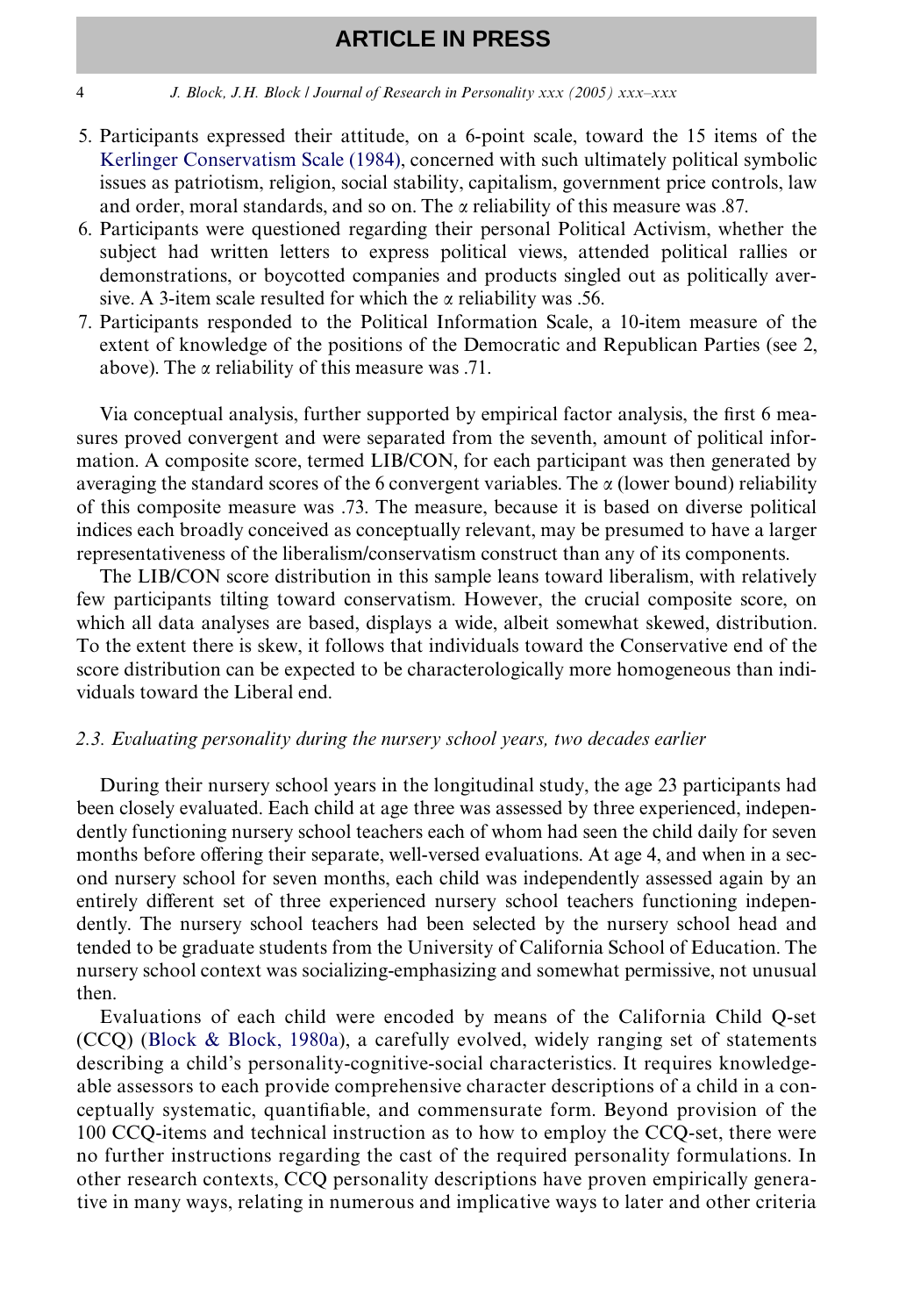(cf., e.g., [Block, Block, & Harrington, 1974; Block, Block, & Keyes, 1988; Block &](#page-13-3) [Gjerde, 1986; Block, Gjerde, & Block, 1991; Block & Block, 1980b; Block, Block, &](#page-13-3) [Morrison, 1981; Buss, Block, & Block, 1980](#page-13-3)). For a general treatment of the rationale and methodology of this assessment procedure, consult [Block \(1961\).](#page-13-4)

Each assessor independently evaluated the salience for a child of each of the 100 CCQset items or variables by placing them into a fixed, quasi-normal distribution using nine categories—from not at all characteristic or negatively salient to highly characteristic or positively salient of the child being described. The three independent CCQ assessments of a child at age 3 were averaged, as were the three CCQ assessments of each child at age 4.

For each child, the two averaged CCQ composites were, in turn, pooled to establish even more stable CCQ characterizations. On psychometric grounds, these pooled evaluations may be presumed to have a greater nomothetic validity than the validity of any of the separately offered Q-sorts. It is the pooled Q-sort descriptions that were used in the present analyses. Obviously, these earlier nursery school evaluations, stored for 20 years, were independent of the later-achieved LIB/CON scores.

#### *2.4. Evaluating personality of the subjects during young adulthood*

At age 23, the personality characteristics of each participant were independently described by six entirely different psychologists in a similar way, this time using the standard vocabulary and methodology of the long-established California Adult Q-set (CAQ) (Block,  $1961$ ).<sup>1</sup> The CAQ also consists of a carefully evolved, widely ranging set of statements about an adult's personality-cognitive-social attributes. It also requires apprehending psychologists to each provide comprehensive character descriptions in a conceptually systematic, quantifiable, and commensurate form. The CAQ methodological approach to personality description also has repeatedly demonstrated its usefulness and nomothetic validity in diverse research contexts (cf., e.g., [Block, 1971; Block et al., 1974; Block et al.,](#page-13-5) [1991; Block & Robins, 1993; Funder & Block, 1989; Mischel, Shoda, & Peake, 1988\)](#page-13-5).

The six psychologist assessors (doctorates and experienced graduate students in clinical and personality assessment) had each separately and independently observed and interacted with the participants. The assessment contexts differed for the different psychologists. Three were primarily involved in prolonged in-depth clinical interviews, each with a different focus (on attachment, ego development, and early memories). The remaining three psychologists formulated CAQ assessments based on subject behavior observed over several hours while administering different varieties of experimental and situational procedures, both formal and informal, designed to tap various aspects of psychological functioning. Beyond provision of the 100 CAQ-items and technical instruction as to how to employ the CAQ-set, there were no further instructions regarding the psychological content of their personality formulations. All psychologists discharged their assessment responsibilities long prior to the calculation of the LIB/CON index scores of the young men and women.

Each judge independently evaluated the salience for a participant of each of the 100 CAQ-set variables by placing them into a fixed, quasi-normal distribution using nine

 $<sup>1</sup>$  At age 14, considered a transitional age between childhood and adulthood, the participants were evaluated by</sup> both the CAQ and the largely homologous California Child Q-set (CCQ), a Q-set version earlier deemed more appropriate for children. There was most impressive correspondence between the CAQ and the CCQ at this age and therefore only the results surrounding the CAQ are reported here.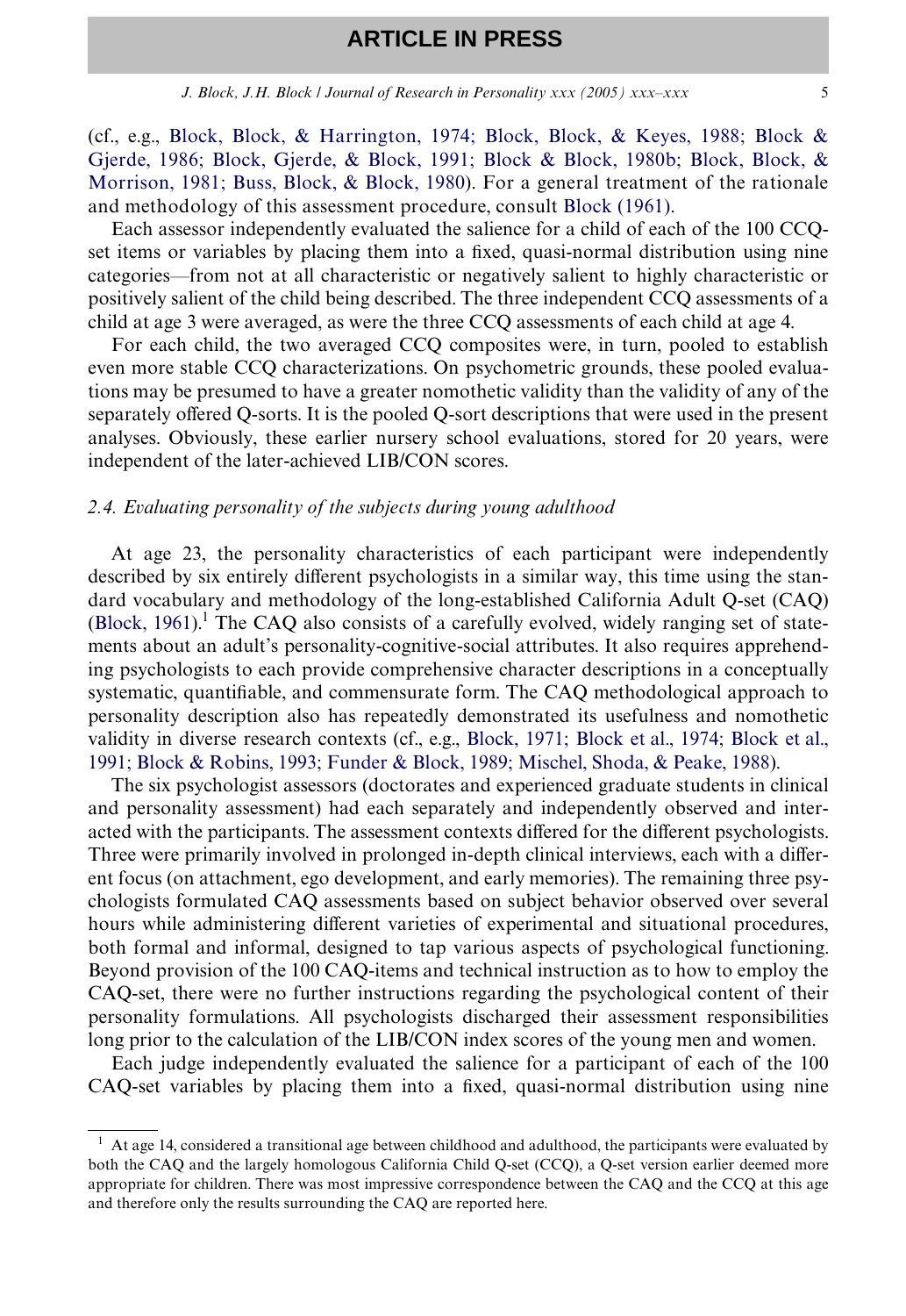#### 6 *J. Block, J.H. Block / Journal of Research in Personality xxx (2005) xxx–xxx*

categories—from not at all characteristic or negatively salient to highly characteristic or positively salient of the participant being described. The six formulations available for each participant were then averaged to create a pooled or composite judgment for each subject. On psychometric grounds, these composites may be presumed to have a greater validity for each subject than the validity of any of the separately offered Q-sorts. These composite Q-sort descriptions were then used in the present analyses.

The internal consistency reliabilities of the CAQ-variables, based on correlations among observers, averaged .70. This reliability information not only provides important information about the degree of consensuality among the personality assessors separately contributing these data, but also places perspective on the possible magnitude of correlations that can be expected when these personality measures later were related to the LIB/CON index.

### *2.5. Evaluating IQ and social class*

During the longitudinal course of this study, IQ was evaluated at age 4, age 11, and age 18, thus permitting consideration of the shaping or evolving role of intelligence on later LIB/CON. At age 4, the Wechsler Preschool and Primary Scale of Intelligence (WPPSI) was administered; at age 11, the Wechsler Intelligence Scale for Children (WISC) was employed, and at age 18, the Wechsler Adult Intelligence Scale (WAIS) was used.

Social economic status (SES) for the mothers and fathers was ascertained by means of the widely used Duncan Index ([Duncan, 1961\)](#page-14-3) when the children were age 3.

#### **3. Data analysis**

The participants' LIB/CON index scores at age 23 were correlated—for the genders *separately*—(1) with their CCQ item values gathered 20 years earlier, (2) with their concurrent observer-based age 23 CAQ item values, (3) with their sequentially acquired IQ measures, and (4) with the SES indices of their parents during the nursery school years. All score distributions were *continuous*. In the analyses, therefore, the presence of intermediate LIB/CON scorers effectively weakens the relationships that would be observed if only extreme scores on LIB/CON had been contrasted. Positive correlations connote Liberalism; negative correlations connote Conservatism. The findings are inundating and suggestive; they are listed below.

(1) The CCQ correlates of the age 23 LIB/CON index for the male sample when in nursery school are reported in [Table 1A](#page-6-0), along with—for convenience—the corresponding correlations of these same CCQ items for the female sample when in nursery school. In [Table](#page-6-0) [1B](#page-6-0), the CCQ correlates of the LIB/CON index for the female sample, again along with the corresponding correlations of these same CCQ items for the male sample are reported. To heighten the statistical power of the research analysis and help protect against Type II errors, all findings reaching at least the .10 significance level are reported.

Twenty years earlier, the personality qualities characterizing subsequent Liberals and Conservatives are surprisingly numerous and coherent, especially for nursery school girls. Even after the inevitable attenuation of measurement and the diverse influences of intervening life, a psychological internal consistency filters through.

Thus, the relatively Liberal young men, when in nursery school two decades earlier, impressed nursery school teachers as boys who were: resourceful and initializing, autonomous, proud of their blossoming accomplishments, confident and self-involving. The relatively Conservative young men, when young boys, were viewed in nursery school as: visibly deviant,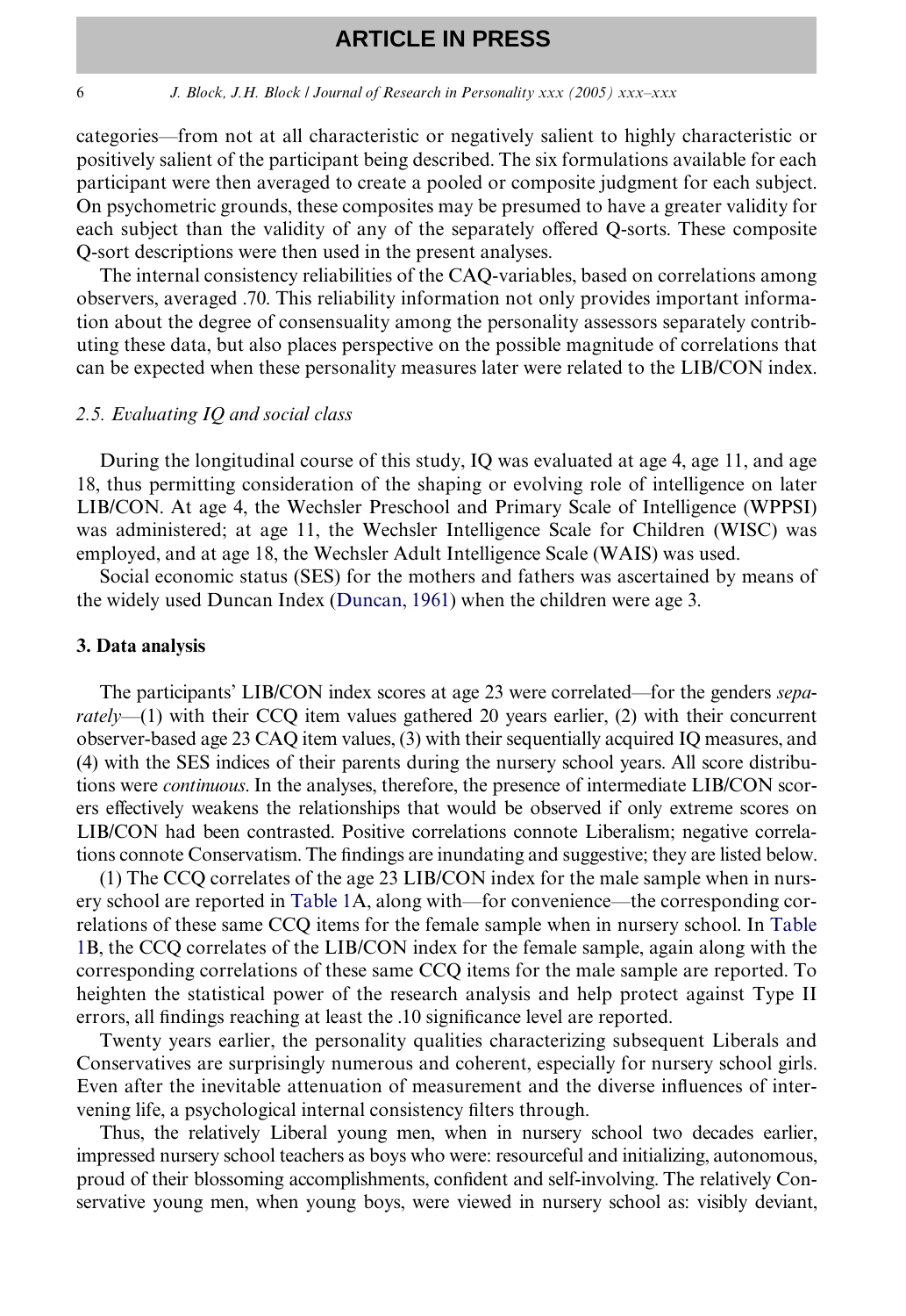*J. Block, J.H. Block / Journal of Research in Personality xxx (2005) xxx–xxx* 7

<span id="page-6-0"></span>Table 1

| (A) CAQ Number |                                                            | Boys $(N=46)$      | Girls $(N=49)$    |
|----------------|------------------------------------------------------------|--------------------|-------------------|
| 36             | Is resourceful in initiating activities                    | $.33*$             | $.26*$            |
| 83             | Seeks to be independent and autonomous                     | $.32*$             | $.35*$            |
| 16             | Proud of accomplishments                                   | $.31*$             | $-.09$            |
| 88             | Is self-reliant, confident                                 | $.27*$             | $.27*$            |
| 74             | Becomes involved in what s/he does                         | $.26*$             | .11               |
| 27             | Is visibly deviant from peers                              | $-.37*$            | .06               |
| 77             | Appears to feel unworthy                                   | $-.35*$            | $-.17$            |
| 72             | Has a readiness to feel guilty                             | $-.34*$            | $-.24*$           |
| 60             | Anxious in unpredictable environment                       | $-.30*$            | $-.35*$           |
| 79             | Suspicious, distrustful of others                          | $-.30*$            | $-.03$            |
| 24             | Tends to brood and ruminate or worry                       | $-.29*$            | $-.07$            |
| 39             | Immobilized when under stress                              | $-.27*$            | $-.30*$           |
| 78             | Is easily offended                                         | $-.25*$            | $-.14$            |
| (B) CAQ Number |                                                            | Girls $(N=46)$     | Boys $(N=46)$     |
| 84             | Is a talkative child                                       | $.40*$             | .17               |
| 93             | Behaves in a dominating manner                             | $.39*$             | .01               |
| 18             | Expresses negative feelings openly                         | $.37*$             | .15               |
| 69             | Is verbally fluent                                         | $.37*$             | .15               |
| 80             | Teases other children                                      | $.37*$             | $-.13$            |
| 83             | Seeks to be independent and autonomous                     | $.35*$             | $.32*$            |
| 82             | Is self-assertive                                          | $.34*$             | .23               |
| 11             | Attempts to transfer blame to others                       | $.32*$             | $-.17$            |
| 85             | Is aggressive (physically or verbally)                     | $.32*$             | $-.01$            |
| 47             | High standards of performance for self                     | $.30*$             | .14               |
| 61             | Tends to be judgmental of others                           | $.29*$             | $-.04$            |
| 81             | Can admit to own negative feelings                         | $.29*$             | .20               |
| 37             | Likes to compete                                           | $.28*$             | .13               |
| 68             | High intellectual capacity                                 | $.28*$             | .22               |
| 40             | Is curious and exploring                                   | $.27*$             | .19               |
| 88             | Is self-reliant, confident                                 | $.27*$             | $.27*$            |
| 21             | Tries to be the center of attention                        | $.26*$             | .07               |
| 36             | Is resourceful in initiating activities                    | $.26*$             | $.33*$            |
| 57             | Tends to dramatize, exaggerate mishaps                     | $.24*$             | .01               |
| 58             | Is emotionally expressive                                  | $.24*$             | .14               |
| 53             | Indecisive and vacillating                                 | $-.46*$            | $-.22$            |
| 100            | Is easily victimized by other children                     | $-.40*$            | $-.21$            |
| 35             | Is inhibited and constricted                               | $-.39*$            | $-.22$            |
| $\,$ 8 $\,$    | Keeps thoughts, feelings, to self                          | $-.38*$            | $-.23$            |
| 1              | Prefers non-verbal communication                           | $-.37*$            | $-.13$            |
| 59             | Is neat and orderly in dress                               | $-.37*$            | .08               |
| 98             | Is shy and reserved                                        | $-.37*$            | $-.19$            |
| 60             | Anxious in unpredictable environment                       | $-.35*$            | $-.30*$           |
|                |                                                            |                    |                   |
| 44             | tends to yield and give in                                 | $-.34*$<br>$-.34*$ | $-.18$            |
| 62<br>39       | Is obedient and compliant<br>immobilized when under stress | $-.30*$            | $-.02$<br>$-.27*$ |
|                |                                                            |                    |                   |
| 23             | Is fearful and anxious                                     | $-.29*$            | $-.22$            |
| 71             | Looks to adults for help and direction                     | $-.26*$            | $-.07$            |
| 46             | Tends to go to pieces under stress                         | $-.24*$            | $-.00$            |
| 72             | Has a readiness to feel guilty                             | $-.24*$            | $-.34*$           |
| 86<br>33       | Likes to be by him/herself<br>Cries easily                 | $-.24*$<br>$-.24*$ | $-.08$<br>$-.07$  |
|                |                                                            |                    |                   |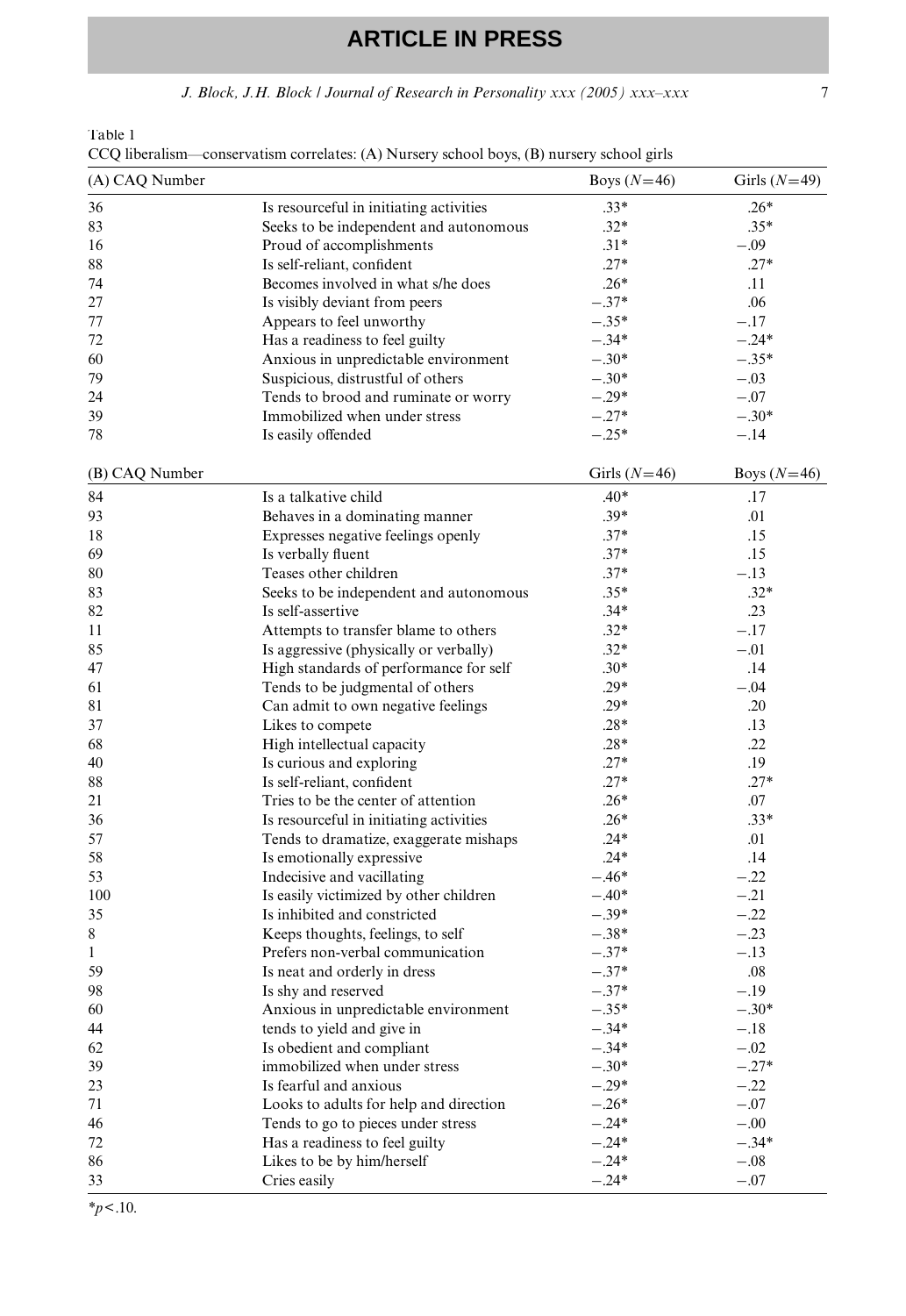#### 8 *J. Block, J.H. Block / Journal of Research in Personality xxx (2005) xxx–xxx*

feeling unworthy and therefore ready to feel guilty, easily offended, anxious when confronted by uncertainties, distrustful of others, ruminative, and rigidifying when under stress.

Relatively Liberal young women, as identified via the LIB/CON Index, 20 years earlier were evaluated in nursery school by a coherent host of qualities: self-assertiveness, talkativeness, curiosity, openness in expressing negative feelings and in teasing, bright, competitive, and as having high standards. The relatively Conservative young women, as young girls in nursery school two decades earlier, impressed the then assessors as: indecisive and vacillating, easily victimized, inhibited, fearful, self-unrevealing, adult-seeking, shy, neat, compliant, anxious when confronted by ambiguity, and fearful.

The discriminating CCQ-items in [Tables 1](#page-6-0)A and B are diverse and overwhelming; they warrant an effort at conceptual integration. It has long been recognized that the Q-sort approach offers an unusual way—through what has been called *prototype analysis*—of consolidating into conceptual language the many diverse CCQ-items that empirically arise, as in the present instance. To implement this procedure, a personality construct must first be reliably described in prototypic terms, via a Q-sort array expressing a construct in archetypal or paradigmatic form. Subsequently, the Q-prototype may be correlated with the Q-sort of an actual subject. To the extent they are similar, that construct can be viewed as typifying that individual. This method has been earlier described ([Block, 1961](#page-13-4)) and frequently employed to objectify Q-study interpretations (e.g., [Funder & Block, 1989; Gram](#page-14-4)[zow, Sedikides, & Panter, 2004; Reise & Wink, 1995](#page-14-4)).

In the present study, prototype scores for each subject were generated from long-existent Under-controlled and Ego-resiliency CCQ prototypes [\(Block & Block, 1980b](#page-14-5)). By degree of Ego-control is meant the extent to which an individual expresses (under-controls) or constrains (over-controls) his behavior; by degree of Ego-resiliency, is meant the extent to which an individual is dynamically resourceful in his adaptations. The constructs have received much articulation and research over the years.

For the girls when in nursery school, subsequent LIB/CON correlated .48 with the CCQ Under-controlled prototype and .36 with the CCQ Ego-Resilience prototype. For the boys, the corresponding correlates with adult LIB/CON were .32 and .36 for the CCQ UC and ER prototypes. These are highly significant relationships and testify to the early implications of under-control and resiliency for subsequent liberalism as compared to conservatism 20 years later.

(2) The CAQ correlates of the LIB/CON index for the young men are reported in [Table 2](#page-8-0)A along with, for immediate comparison, the corresponding correlation for these same CAQ items for the young women. In [Table 2B](#page-8-0), the CAQ correlates of the LIB/CON index for the young women along with the corresponding correlations for these same CAQ items for the young men are reported. Again, to heighten the statistical power of the research analysis, all findings reaching and going beyond the .10 significance level are reported.

Quite definite, somewhat similar, but also somewhat different personality portraits emerge as characterizing the two genders as young adults.

At age 23, relatively Liberal young men are characterized as: introspective, life contemplative, esthetically responsive, bright, complicating of the simple, with wide interests, and relatively non-conforming. Young men scoring as relatively conservative on the LIB/CON Index proved to be independently evaluated by the various assessors as: conservative, uneasy with uncertainty, conventional and sex-typed both in their own behavior and in their social perceptions, moralistic, and proffering of unasked-for advice.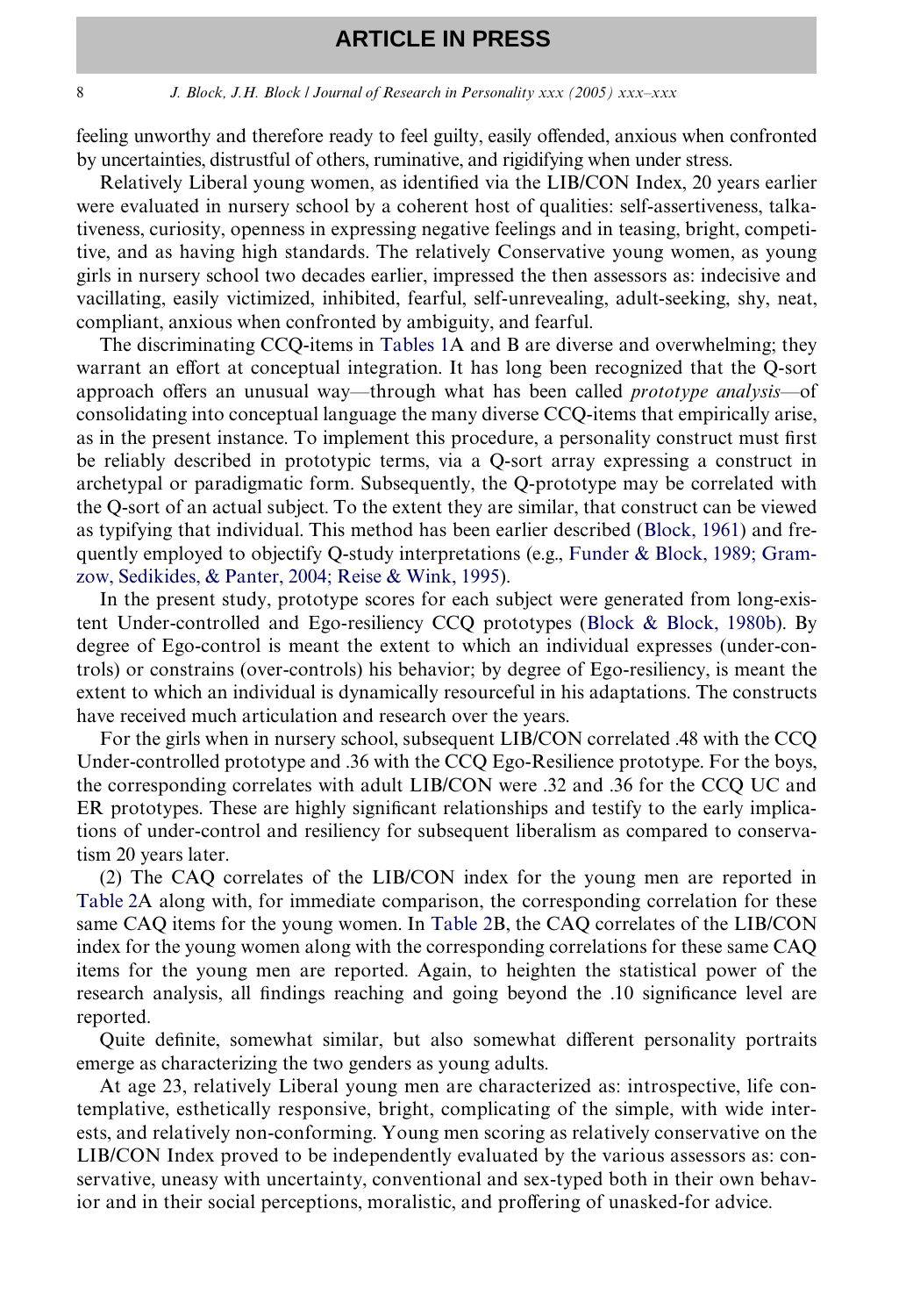*J. Block, J.H. Block | Journal of Research in Personality xxx (2005) xxx–xxx* 9

<span id="page-8-0"></span>Table 2

| CAQ correlates of liberalism—conservatism: (A) Young men, (B) young women |  |  |  |
|---------------------------------------------------------------------------|--|--|--|
|---------------------------------------------------------------------------|--|--|--|

| (A) CAQ Number |                                           | Men $(N=46)$     | Women $(N = 49)$ |
|----------------|-------------------------------------------|------------------|------------------|
| 16             | Is introspective, concerned w/self        | $.52*$           | .17              |
| 90             | Concerned w/philosophical problems        | .44*             | $-.06$           |
| 66             | Enjoys aesthetic impressions              | $.40*$           | $.32*$           |
| 8              | Has high degree of intellectual capacity  | $.39*$           | $.29*$           |
| 60             | Has insight to own needs, motives         | $37*$            | .19              |
| 51             | Genuinely values intellectual matters     | $.32*$           | .17              |
| 87             | Complicates simple situations             | $.30*$           | .19              |
| 3              | Has a wide range of interests             | $.28*$           | $.30*$           |
| 57             | Is an interesting, colorful person        | $.28*$           | $.36*$           |
| 62             | Tends to be rebellious, non-conforming    | $.27*$           | .24              |
| 7              | Favors conservative values                | $-.51*$          | $-.55*$          |
| 9              | Uncomfortable with uncertainty            | $-.45*$          | $-.49*$          |
| 93             | Behaves in sex-typed manner               | $-.38*$          | $-.37*$          |
| 63             | Judges self, others in conventional terms | $-.37*$          | $-.33*$          |
| 95             | Tends to proffer advice                   | $-.32*$          | $-.01$           |
| 41             | Makes moral judgments                     | $-.31*$          | $-.31*$          |
| 89             | Compares self to others                   | $-.28*$          | $-.06$           |
| 91             | Is power oriented                         | $-.28*$          | $-.07$           |
| (B) CAQ Number |                                           | Women $(N = 49)$ | Men $(N=46)$     |
| 44             | Evaluates the motives of others           | $.39*$           | .04              |
| 64             | Perceptive of interpersonal cues          | $.38*$           | .07              |
| 57             | Is an interesting, colorful person        | $.36*$           | $.28*$           |
| 98             | Is verbally fluent                        | $.35*$           | .16              |
| 66             | Enjoys aesthetic impressions              | $.33*$           | $.40*$           |
| 3              | Has wide range of interests               | $.30*$           | $.28*$           |
| 8              | Has high degree of intellectual capacity  | $.29*$           | $.39*$           |
| $\mathbf{1}$   | Is critical, not easily impressed         | $.27*$           | .23              |
| 99             | Is self-dramatizing; histrionic           | $.27*$           | .03              |
| 58             | Enjoys sensuous experiences               | $.26*$           | .18              |
| 15             | Is skilled in social techniques           | $.25*$           | .11              |
| 32             | Seems aware of impression made on others  | $.24*$           | .00.             |
| 62             | Tends to be rebellious, non-conforming    | $.24*$           | $.27*$           |
| 7              | Favors conservative values                | $-.55*$          | $-.51*$          |
| 9              | Uncomfortable with uncertainty            | $-.49*$          | $-.45*$          |
| 93             | Behaves in sex-typed manner               | $-.37*$          | $-.38*$          |
| 97             | Is emotionally bland                      | $-.35*$          | $-.14$           |
| 63             | Judges self, others in conventional terms | $-.33*$          | $-.37$           |
| 33             | Is calm, relaxed in manner                | $-.32*$          | $-.02$           |
| 77             | Appears straightforward, candid           | $-.32*$          | $-.06$           |
| 41             | Is moralistic and self-righteous          | $-.31*$          | $-.31*$          |
| 70             | Behaves in ethically consistent manner    | $-.29*$          | .02              |
| 31             | Regards self as physically attractive     | $-.28*$          | $-.12$           |

*\*p* < .10.

At age 23, relatively Liberal young women are assessed independently as: vital, motivationally aware, perceptive, fluent, bright, with extensive and esthetic interests, somewhat non-conforming. Relatively Conservative young women were characterized as: conservative, uneasy with uncertainties, conventional, as sex-typed in their personal behavior and social perceptions, emotionally bland, appearing calm, and candid but also somewhat moralistic.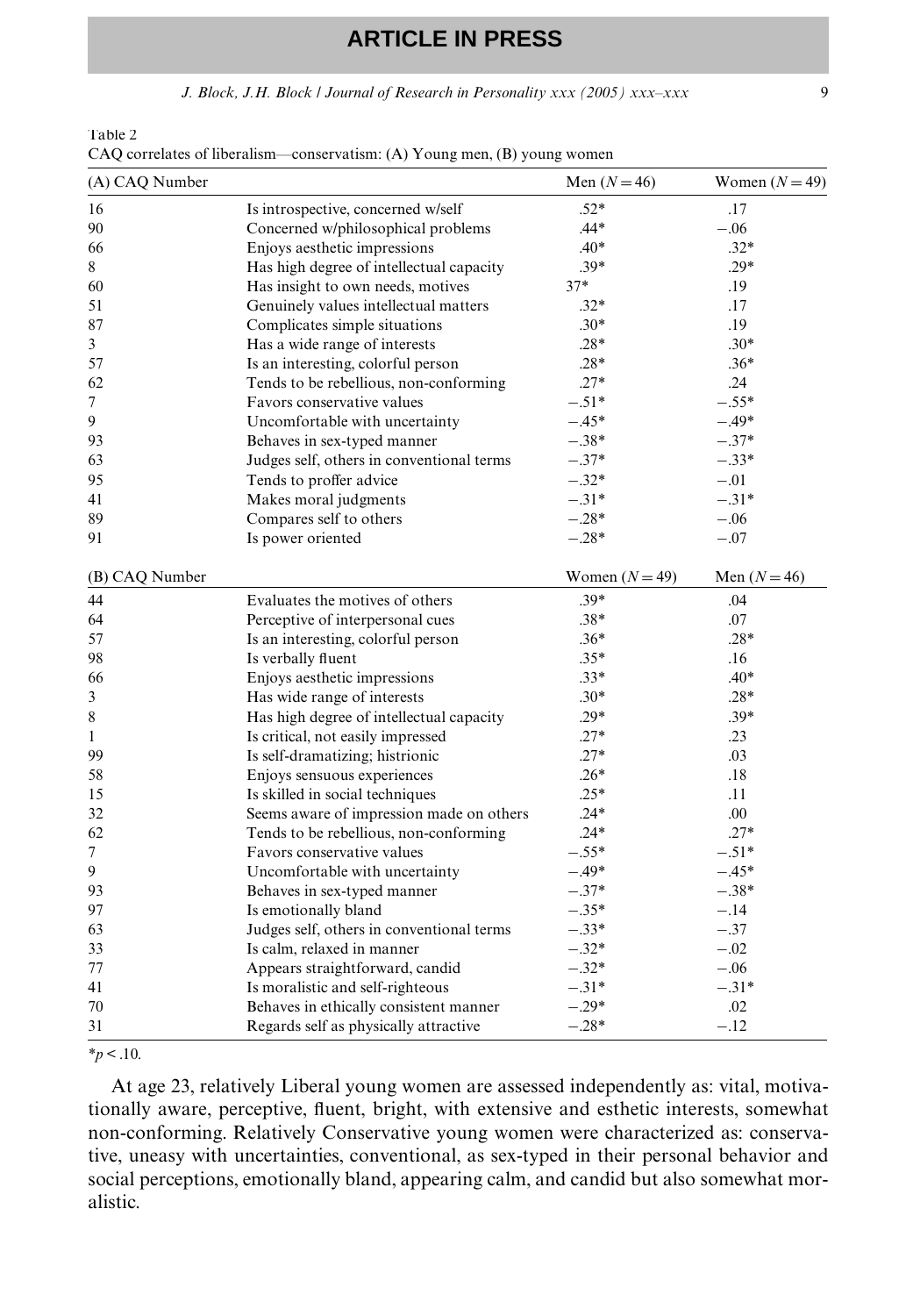#### 10 *J. Block, J.H. Block / Journal of Research in Personality xxx (2005) xxx–xxx*

The Conservative young men and women are assessed as having quite similar character qualities. Both sexes are conservative, are made uneasy by ambiguity, are traditional in their views of sex-typing. But the young Conservative men, perhaps as a function of self-ascribed conceptions of masculinity, are oriented more toward issues of possessing potency—they tend to compare self with others, make moral judgments, offer unrequested advice. The young Conservative women appear to lean heavily on societal proprieties as guides to behavior.

Liberal young men and women are both bright, with wide and complex interests, and tend toward non-conformity. However, for the men, intelligence appears to be directed inward, complicating and deepening their existential understandings of life while for the women, intelligence seems directed toward social engagement and escaping from passivity.

(3) It is of interest to note that the LIB/CON score does *not* relate to intelligence (WPPSI IQ) at age 4 for either boys or girls (*r*'s of .07 and .01). However, LIB/CON correlates positively with intelligence in the following decade for both boys and girls. WISC IQ at age 11 correlates with LIB/CON .30\* and .28\*, and WAIS IQ at age 18 correlates .36\* and .24\* for boys and girls, respectively. These evolving relationships may be consequential upon further development, and divergence, of the subjects.

Further, LIB/CON does not correlate consequentially with mother's SES either for boys or for girls at age 3 (.17 and .07). With Father's SES, LIB/CON correlates .28\* for boys and .20 for girls at age  $3$ .<sup>2</sup> Regarding the implications of SES during the cultural era involved, responsibility for the care and socialization of very young children was then primarily a fulltime maternal responsibility, with fathers usually being minimally involved temporally and therefore with relatively little opportunity in those early years to influence child development.

Because child IQ in nursery school displays no relationship with subsequent LIB/CON and because when the children were in nursery school, maternal SES displayed no relation to later subject LIB/CON while paternal SES was likely not an appreciable child-developing influence, these early parental variables are not further considered.

(4) As ancillary support of the adult CAQ findings, we report an entirely different, and more usual, source of information—questionnaires or self-report. Vis-a-vis the wellrespected Tellegen Multidimensional Personality Questionnaire (MPQ) ([Tellegen, 1985a,](#page-15-0) [1985b; Tellegen et al., 1988](#page-15-0)), the personality implications of the LIB/CON score receive further support. It correlates appreciably *negatively* with the MPQ Control scale  $(-.48**)$ and  $-.41**$ , for the young men and young women, respectively) and correlates *negatively* with MPQ Traditionalism  $(-.33** and -.37**)$ —both scales central to Tellegen's primary Constraint (versus expressiveness) factor. With his intriguing MPQ Absorption dimension (relating to what may be called "perceptual impulsivity" or "sensitivity to one's surround"), LIB/CON correlates a conceptually supportive .48\*\* for girls. Vis-à-vis questionnaire scales of the present authors ([Funder & Block, 1989\)](#page-14-4), LIB/CON and Ego-under-control correlate .55\*\* for young men and .24 for young women. Lib/CON and Ego-resiliency correlate an inconsequential .20 for young men and .11 for young women. Interestingly, vis-a-vis self-evaluated self-esteem (the extent to which one's self-evaluation corresponds with one's ego-ideal ([Block & Robins, 1993](#page-14-6))), LIB/CON shows no relation, with correlations of  $-.03$  and  $.01$ .

<sup>2</sup> Partialling of Fathers SES from the CCQ data resulted in losing sample size but still showed the kind of pattern seen in the unpartialled analysis.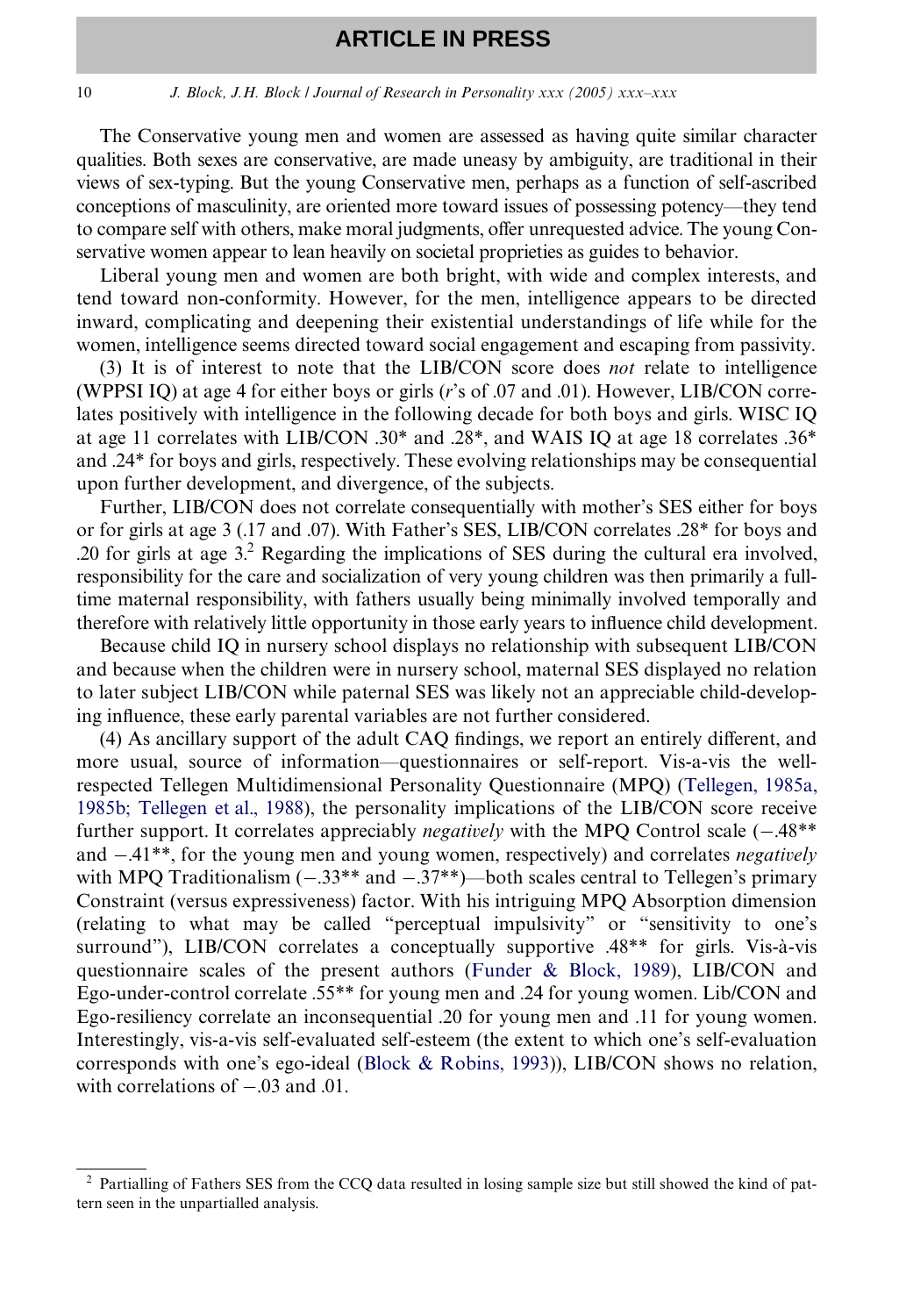#### **4. Discussion**

In developing perspective on the findings, one should first bear in mind three considerations—the nature of the sample, the logical design of the study, and a fuller perspective on correlation coefficients.

• *The nature of the sample*. The sample, born in the late 1960s and achieving young adulthood about 1990, grew up in Berkeley and Oakland, an enveloping cultural context appreciably different from much of America—a factor that should be taken into account. Widely and properly perceived as reflecting liberal, even sometimes extreme left political views, the San Francisco Bay Area provides a context that unsurprisingly and unembarrassedly encourages liberalism and looks askance at much of conservatism. Accordingly, it is understandable that, in its entirety, the present sample as young adults is liberally oriented. However, and of course, any sample bias carries no implication whatsoever regarding analyses of individual differences conducted *within* the sample.

• *The logical design of the study and the nature of the data*. The personality evaluations developed and filed away two decades earlier and developed anew when the participants were young adults were formulated completely independently of the age 23 LIB/CON scores. In no way, during the nursery school personality evaluations or the age 23 personality evaluations, were political issues raised with the subjects or with the assessors involved in the individual assessments.

As frequently noted, traditionally employed self-report measures of conservatism may sometimes unacceptably confound personality factors with ideological persuasion. However, it is difficult to contemplate how the apolitical nursery school assessments in this study might be subject to a confounding of personality and ideological stances, as elsewhere has been argued (e.g., [Sniderman & Tetlock, 1986\)](#page-15-1).

Moreover, the sexes were analyzed separately, so that a form of replication exists. To the extent the findings for the two sexes converge (and in important respects they so appear), the reported findings appear most persuasive, especially with regard to the Conservative end of the LIB/CON continuum. And where they also interestingly diverge, they may be portraying implicative gender differences. Certainly, generalization of these findings to other kinds of populations remains an appreciable question but the internally consistent findings derived *within* the present sample we suggest are simply difficult to discount.

•*A fuller perspective on correlation coefficients*. Although the correlations reported here are typical of what is usually reported in empirical studies, many readers may be unaware of the statistical conditions influencing the values or sizes of obtained correlations. However, it is important to be aware of the extent several factors may constrain obtained findings, separately and conjointly.

Thus, investigators rarely recognize or acknowledge the extent to which attenuation inevitably lowers a correlation due to measure unreliability, often appreciably [\(Block,](#page-13-6) [1963](#page-13-6)). Separately, there can be a further lowering of a correlation when the two distributions being related are discordantly shaped, as is frequently the case [\(Carroll, 1961\)](#page-14-7). When it is further recognized that multiple influences on a variable usually exist, it follows that when specifically focusing upon a particular and solitary influence, the potential value of the consequent correlation is severely restricted because much explainable variance continues to be absorbed by other, still unconsidered influences (Ahadi  $\&$  Diener, 1989). The frequent presence of range restriction, as in the college samples so often employed, also may limit the correlations obtained ([McNemar, 1964](#page-14-8)). Given widespread inattention to the sum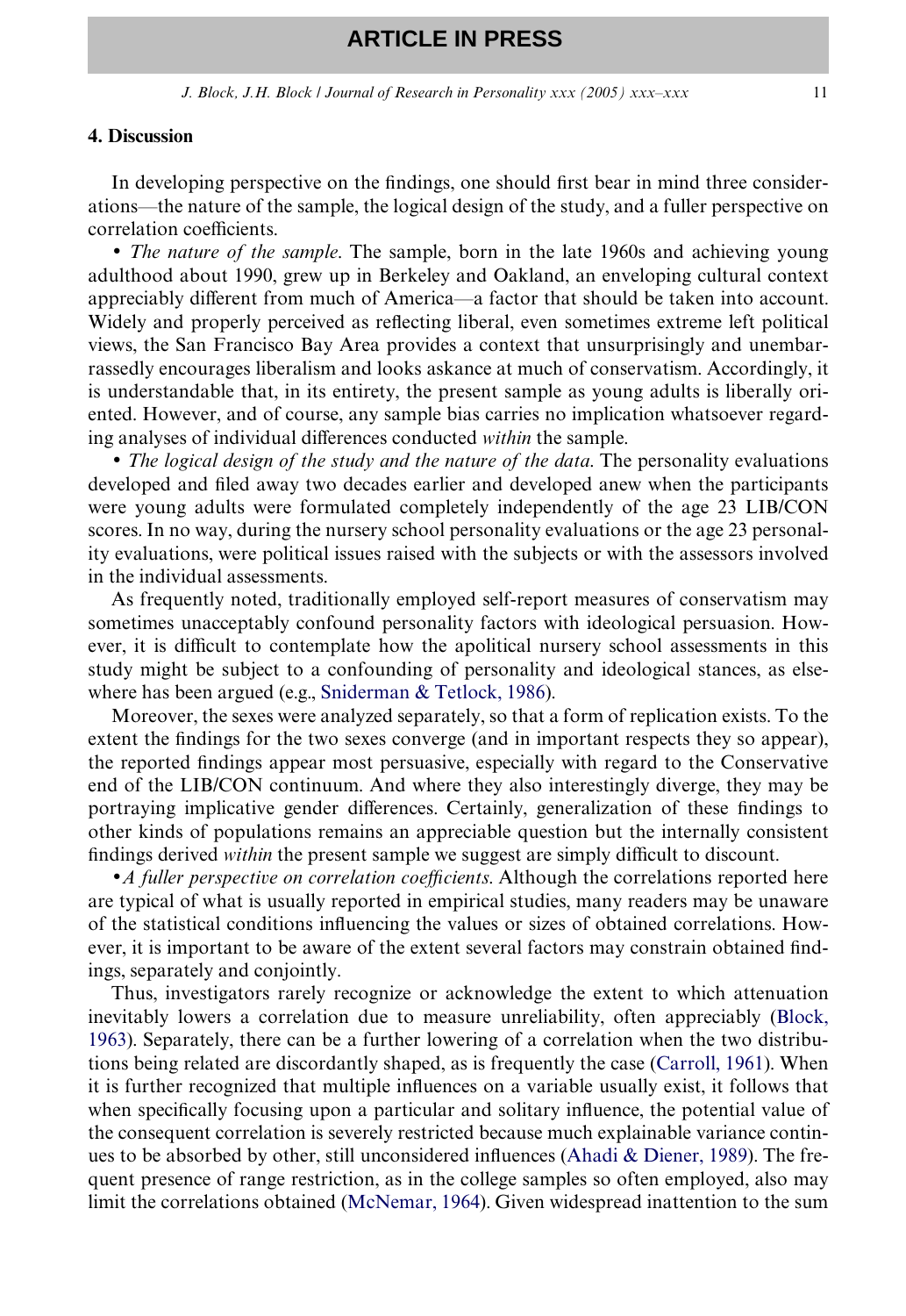#### 12 *J. Block, J.H. Block / Journal of Research in Personality xxx (2005) xxx–xxx*

and interaction of ever-present attenuation effects, the frequent discordancy of distribution shapes, the competing presence of multiple but unemphasized influencing factors, and the unacknowledged frequent usage of homogenous samples, it is not surprising that obtained correlations may not impress uncontextualizing researchers. We suggest that, given the above recognitions, the relationships reported here may be viewed as worthy of respect.

#### *4.1. Some implications of the results*

A first reaction is *res ipse loquitur*, the thing speaks for itself. The analyses are straightforward, logically compelling, and unique; no similar longitudinal studies of the behavioral characteristics of individuals later stratified with respect to liberalism/conservatism appear to exist.

The concurrent, age 23 personality characteristics associated with the LIB/CON index are of serious interest and implication. Considering first the adult conservatives in this study, the constellation of associated personality characteristics is remarkably similar across both genders. Both sexes, separately evaluated, are viewed as conservative, uncomfortable with uncertainty, conventional, traditionally sex-typed, constricted in their behaviors, judging self against conformist norms, and moralistic. The young men also display an egocentric self-image, with an orientation toward the virtues of power, a willingness to offer advice, and a concern about their status within the pecking order. This configuration of personality characteristics, although methodologically based on quite different procedures, is especially reminiscent of earlier speculations by [Fromm \(1941\),](#page-14-0) the Berkeley studies of the authoritarian personality ([Adorno et al., 1950\)](#page-13-8), [Rokeach \(1960\),](#page-14-9) and [Altemeyer](#page-13-0) [\(1981\)](#page-13-0), among others. Providing additional conceptual and informational support for the present findings, is the attractive recent review by Jost et al.  $(2003b)$ . The congruence between our findings regarding adult conservatives and prior empirically based understandings attests to the general representativeness of the present sample as adults and, therefore, the likely veridicality of the unique nursery school results. It warrants mention, though, that in this particular sample and for males only, there is only slight indication of the Social Dominance Orientation that also has been noted as contributory to conservatism [Sidanius and Pratto \(1999\).](#page-15-2)

In the literature, there seems to have been much less psychological speculation and research on the personality attributes influencing liberalism. For adult liberals in this study, the constellation of personality characteristics, although somewhat similar for the two sexes, also differs as a function of gender. The young men and women are alike in being bright, distinctive, having a wide range of interests, being aesthetically responsive to the world about them. They appear welcoming of change, easily cast off the usual, and they trend toward non-conformity. But they also differ in that the young men are relatively introspective, reflective about existential problems, and intellectually oriented; the young women, on the other hand, are more interpersonally oriented, perceptive of others and socially instrumental, aware also of sensuality.

Shifting now to the nursery school findings, the conservatives of both genders were characterized by their then teachers in psychologically unflattering terms but more markedly for little girls than for little boys. Both genders were viewed as uncomfortable with uncertainty, as susceptible to a sense of guilt, and as rigidifying when experiencing duress. The nursery school boys subsequently conservative were especially viewed as deviant from their peers and sensitive to being different. The nursery school girls subsequently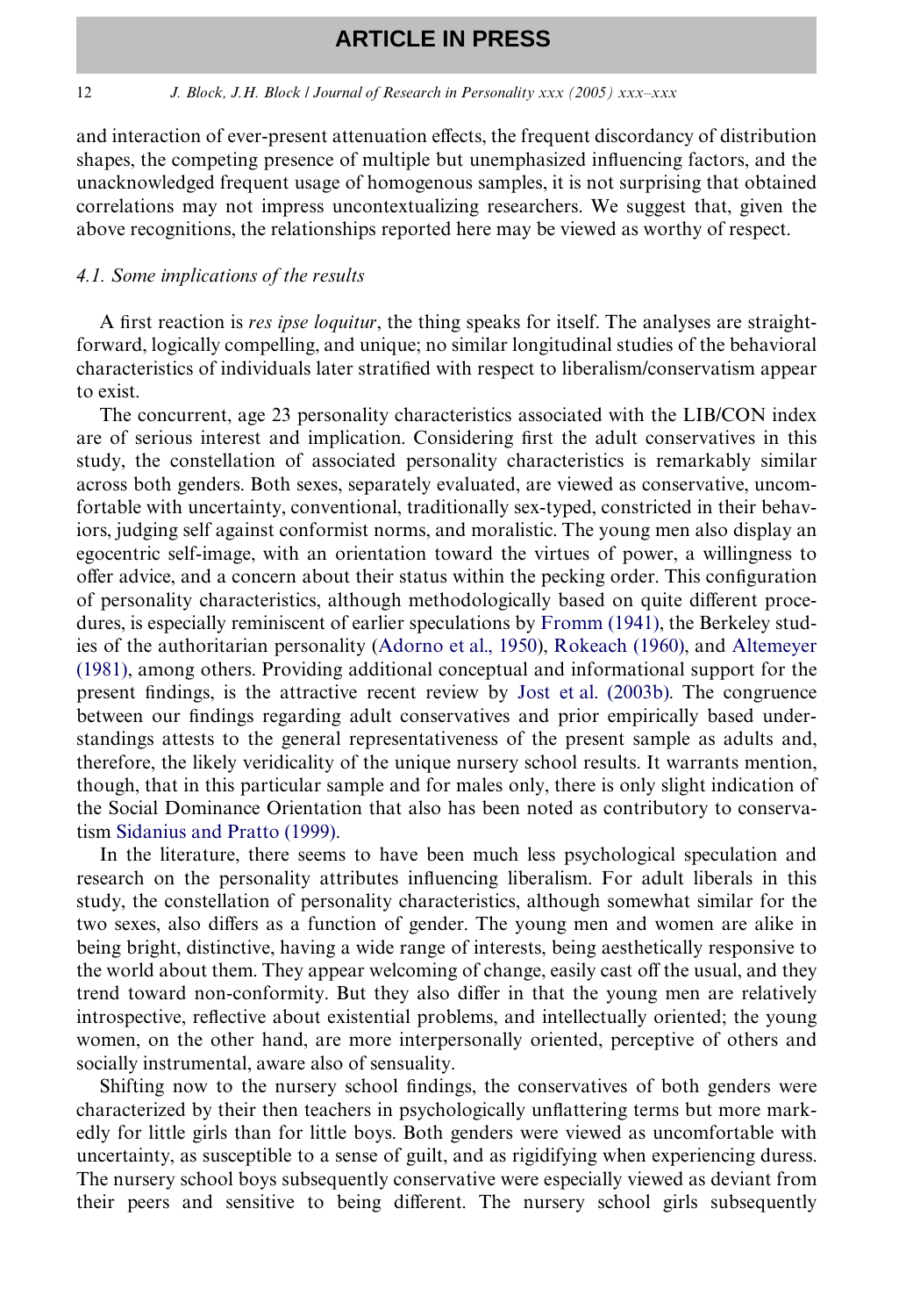manifesting conservatism displayed various internalized premises and constricted behaviors. They tended toward indecisiveness, were easy butts of peers, and were quiet, neat, compliant, fearful and tearful, hoping for help from the adult surround.

The liberals of both genders, during the years they were in nursery school, were characterized by their then teachers by a nucleus of similar terms. Both sexes were viewed as resourceful, autonomous, expressive, and self-reliant. The subsequently liberal boys were perhaps a bit more manifest in their pride and activity involvement. The subsequently liberal girls were further characterized as talkative and dominating, aggressive and teasing, brightly fluent, with high standards, and judgmental of peers. These unusual data cleanly reveal in these samples of young women and young men an undeniable linkage between early childhood character structure and much later adult orientation toward political issues and political choices. It would appear that early identifiable personality characteristics, stemming from constitutional origins always interweaving with the cultural surround, seem to influence an approach to the world and a reaction to the world that tends, over the years, to evolve into a worldview, a weltanschauung, on a wide variety of issues, many of them political.

Invoking our own theoretical parlance, and with regard to the present sample, during their earlier nursery school years, female Conservatives may be viewed as trending substantially toward over-control [\(Block, 2002; Block & Block, 1951, 1952; Block & Block, 1980b\)](#page-13-9), as tending toward uncertainty, constriction, and compliance, becoming—usually—followers rather than leaders in their social settings. Reciprocally, our female Liberals when in nursery school appear inclined toward under-control, manifesting an independence of evaluations, an expressiveness, and a relative unconstraint by others. In adulthood, these now women still trend toward under-control. The male sample when in nursery school appears relatively resilient and tilted toward under-control. In adulthood, these now men have become aware of the troubling complexity and complications of life; they are still described as somewhat resilient and under-controlled but not markedly so.

Why will the psychological characteristics of over-controllers often influence them to gravitate toward the politically conservative? As suggested here by our findings and earlier intimated in previous political writings, timorous conservatives of either gender tend to be easily rattled by uncertainty (and always there can be the *feeling* of uncertainty) and therefore will feel more comfortable and safer with already structured and predictable—therefore traditional—environments; they will tend to be resistant to change toward what might be self-threatening and forsaking of established modes of behavior; they will be attracted by and will tend to support decisive (if self-appointed) leaders who are presumed to have special and security-enhancing knowledge.

Conversely, why will under-controllers of either gender tend toward the more politically liberal? Given their personal proclivities toward uncommon perspectives of possibility, an appetite for novelty, and their easier expression of impulse, they will often encounter in the everyday world constraints and frustrations that do not appear to be sensibly or societally required. As a first line of adaptive reaction, they will wish these constraints removed or the world rearranged to be less frustrating. Various justifications, not necessarily narrowly self-serving, will be confidently brought forward in support of alternative political principles oriented toward achieving a better life for all ([Block, 1972; Block, Haan, & Smith, 1969](#page-14-11)). Ironically, the sheer variety of changes and improvements suggested by the liberal-minded under-controller may explain the diffuseness, and subsequent ineffectiveness, of liberals in politics where a collective single-mindedness of purpose so often is required.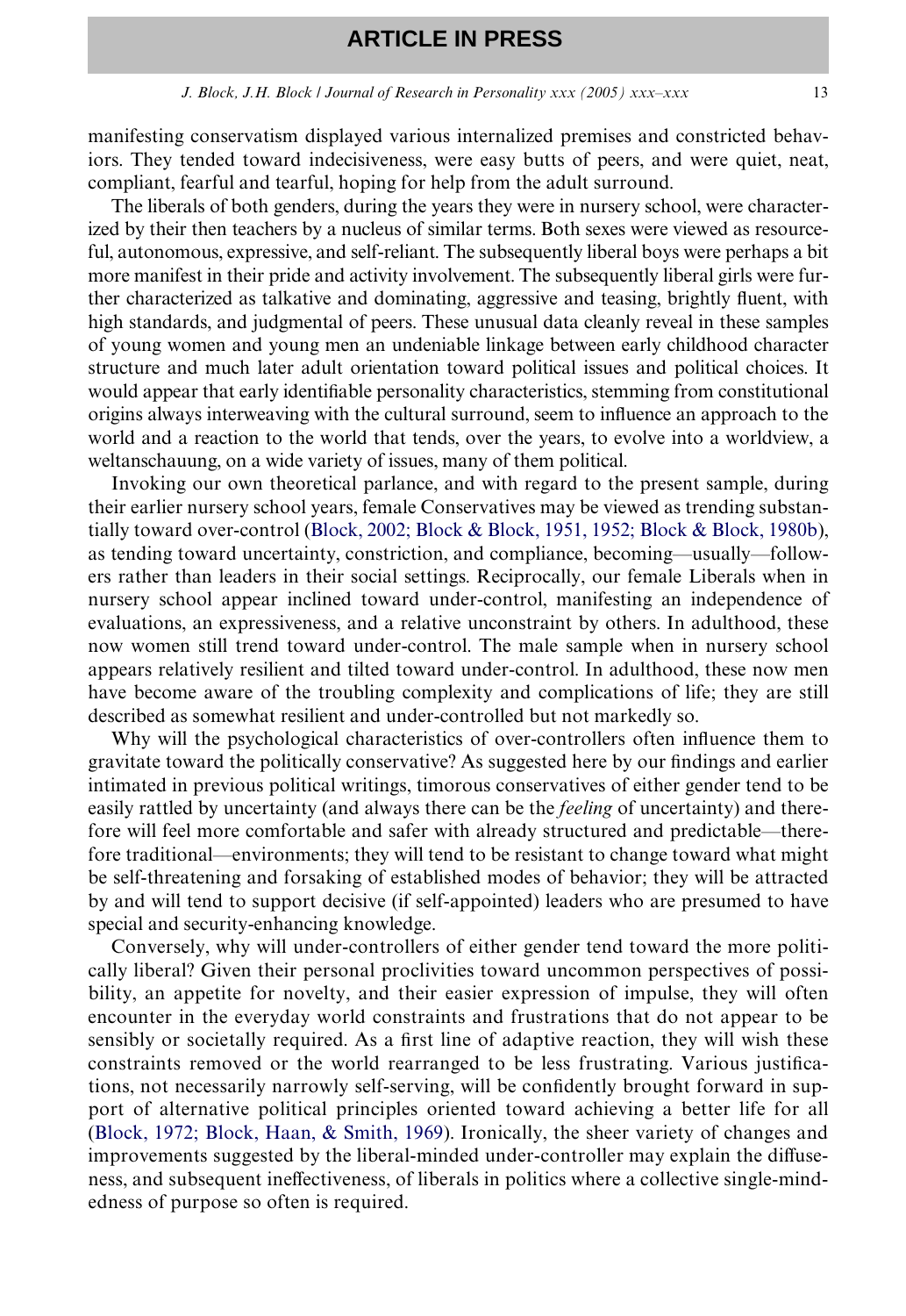14 *J. Block, J.H. Block / Journal of Research in Personality xxx (2005) xxx–xxx*

#### *4.2. On the heritability of political orientation*

A number of studies have appeared in the last decades testifying to the "heritability" of political orientation (see, e.g., [Bouchard, Lykken, McGue, Segal, & Tellegen, 1990;](#page-14-12) [Bouchard et al., 2003, 2004; Eaves & Eysenck, 1974; Eaves, Martin, Meyer, & Corey, 1999;](#page-14-12) [Martin et al., 1986; Tesser, 1993](#page-14-12)). Employing a statistical approach to evaluate the extent to which behavior is heritable, these studies have issued results indicating an inborn basis for political attitude. Of course, the ultimate necessity is understanding the *interplay* of genes and experience.

Regarding the provenance in our subjects of the findings presented here, there must remain uncertainty. Certainly, there is no gene per se for liberalism/conservatism. But one can envisage the genetic inheritance in an individual of personality characteristics predisposing him toward particular perceptual and action tendencies. Dynamically interplaying with such genetic tendencies are experiential factors such as parenting chronicities and the larger cultural surround. The sample under study is not opportune for closer analysis along these lines since, by the time of nursery school when they were first encountered, the children have already fused genetic and environmental factors. So, the etiology of our findings must remain moot.

However provenance-evaluated, the present findings may have tapped into some important aspects of liberalism/conservatism. The study is too limited by itself to admit of extensive efforts at rationalization of the dynamics between personality and political persuasion. But the present findings may contribute toward a context for understanding that will be deeper psychologically and politically.

#### **References**

- <span id="page-13-8"></span>Adorno, T. W., Frenkel-Brunswik, E., Levinson, D. J., & Sanford, R. N. (1950). *The authoritarian personality*. New York, NY: Harpers.
- <span id="page-13-7"></span>Ahadi, S., & Diener, E. (1989). Multiple determinants and effect size. Journal of Personality and Social Psychology, *56*, 398–406.
- <span id="page-13-0"></span>Altemeyer, R. (1981). *Right-wing authoritarianism*. Winnipeg: University Manitoba Press.
- Altemeyer, R. A. (1998). The other "authoritarian personality". In M. P. Zanna (Ed.), *Advances in experimental social psychology* (Vol. 30, pp. 47–91). New York: Academic Press.
- <span id="page-13-4"></span>Block, J. (1961). *The Q-sort method in personality assessment and psychiatric research*. Springfield, IL: Charles C. Thomas.
- <span id="page-13-6"></span>Block, J. (1963). The equivalence of measures and the correction for attenuation. *Psychological Bulletin, 60*, 152–156.
- <span id="page-13-5"></span>Block, J. (1971). *Lives through time*. Berkeley, CA: Bancroft Books.
- <span id="page-13-1"></span>Block, J. (1993). Studying personality the long way. In D. C. Funder, R. D. Parke, C. Tomlinson-Keasy, & K. Widaman (Eds.), *Studying lives through time* (pp. 9–41). Washington DC: American Psychological Association.
- <span id="page-13-9"></span>Block, J. (2002). *Personality as an affect-processing system*. Mahwah, NJ: Lawrence Erlbaum Associates.
- Block, J., & Block, J. H. (1951). An investigation of the relationship between intolerance of ambiguity and ethnocentrism. *Journal of Personality, 19*, 303–311.
- Block, J., & Block, J. H. (1952). An interpersonal experiment on reactions to authority. *Human Relations, 5*, 91–98.
- <span id="page-13-2"></span>Block, J., & Block, J. H. (1980a). *The California Child Q-set*. Palo Alto, California: Consulting Psychologists Press.
- <span id="page-13-3"></span>Block, J., Block, J. H., & Harrington, D. M. (1974). Some misgivings about the Matching Familiar Figures Test as a measure of reflection-impulsivity. *Developmental Psychology, 10*, 611–632.
- Block, J., Block, J. H., & Keyes, S. (1988). Longitudinally foretelling drug usage in adolescence: Early childhood personality and environmental factors. *Child Development, 59*, 336–355.
- Block, J., & Gjerde, P. F. (1986). Continuity and transformation in the psychological meaning of category breadth. *Developmental Psychology, 22*, 832–840.
- Block, J., Gjerde, P. F., & Block, J. H. (1991). Personality antecedents of depressive tendencies in 18-year-olds. *Journal of Personality and Social Psychology, 60*, 726–738.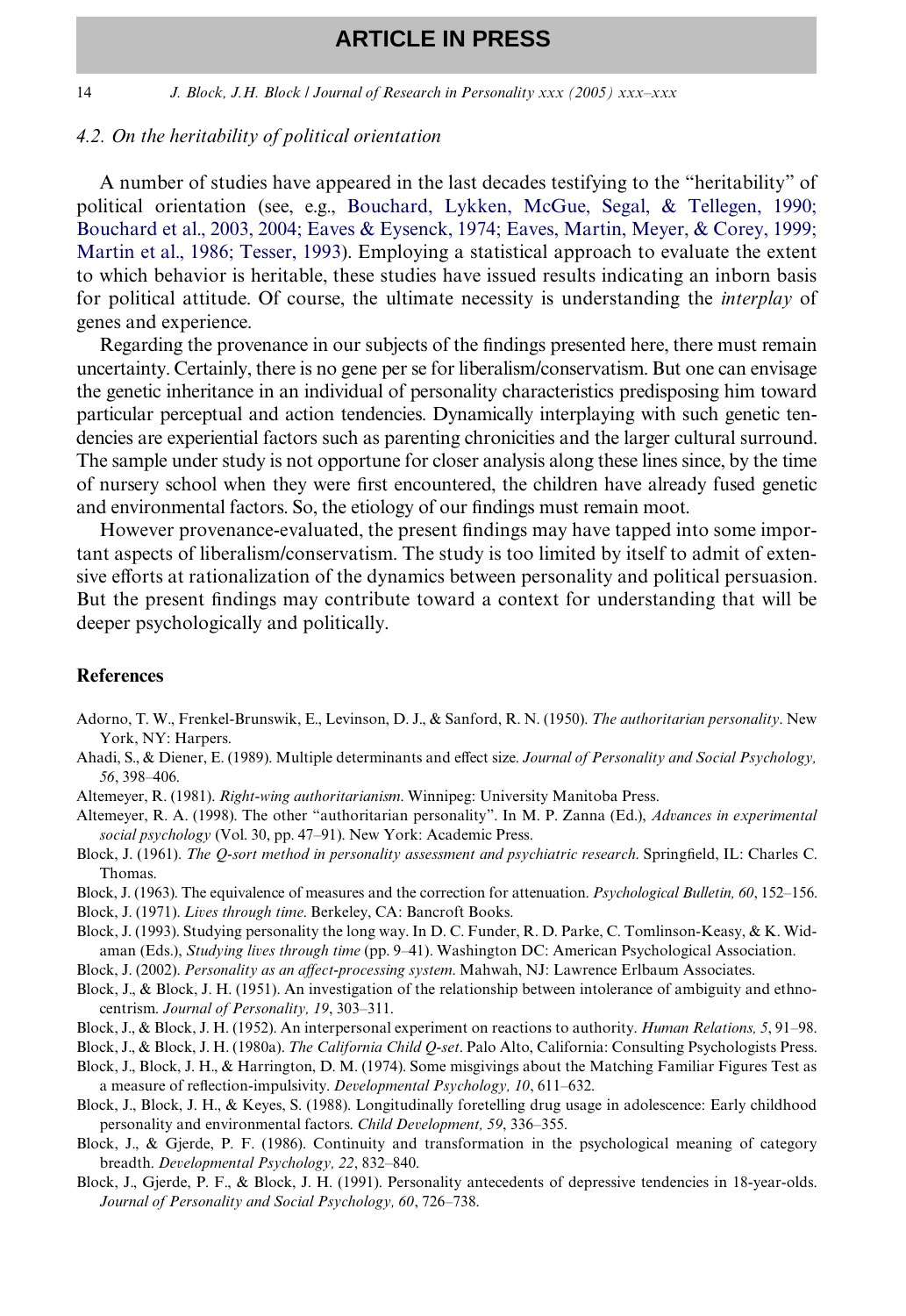*J. Block, J.H. Block | Journal of Research in Personality xxx (2005) xxx–xxx* 15

- <span id="page-14-6"></span>Block, J., & Robins, R. W. (1993). A longitudinal study of consistency and change in self-esteem from early adolescence to early adulthood. *Child Development, 94*, 909–923.
- <span id="page-14-11"></span>Block, J. H. (1972). Generational continuity and discontinuity in the understanding of societal rejection. *Journal of Personality and Social Psychology, 22*, 333–345.
- <span id="page-14-5"></span>Block, J. H., & Block, J. (1980b). The role of ego-control and ego-resiliency in the organization of behavior. In W. A. Collins (Ed.), *Development of cognition, affect, and social relations* (Vol. 13, pp. 39–101). Hillsdale, NJ: Lawrence Erlbaum Associates.
- Block, J. H., Block, J., & Morrison, A. (1981). Parental agreement-disagreement on child rearing orientations and gender-related personality correlates in children. *Child Development, 52*, 965–974.
- Block, J. H., Haan, N., & Smith, M. B. (1969). Socialization correlates of student activism. *Journal of Social Issues, 25*, i43–i177.
- <span id="page-14-12"></span>Bouchard, T. J., Lykken, D. T., McGue, M., Segal, N. L., & Tellegen, A. (1990). Sources of human individual differences: The Minnesota study of twins reared apart. *Science*, 250, 223–228.
- Bouchard, T. J., Segal, N. L., Tellegen, A., McGue, M., Keyes, M., & Krueger, R. F. (2003). Evidence for the construct validity and heritability of the Wilson-Patterson conservatism scale. Personality and individual differ*ences*.
- Bouchard, T. J., Segal, N. L., Tellegen, A., McGue, M., Keyes, M., & Krueger, R. F. (2004). Genetic influences on social attitudes: Another challenge to psychologists from behavior genetics. In L. F. DeLilla (Ed.), *Behavior genetic principles: Perspectives in development, personality and psychopathology* (pp. 89–104). Washington, DC: American Psychological Association.
- Buss, D. M., Block, J. H., & Block, J. (1980). Preschool activity level: Personality correlates and developmental implications. *Child Development, 51*, 401–408.
- <span id="page-14-7"></span>Carroll, J. B. (1961). The nature of the data, or how to choose a correlation coefficient. *Psychometrika*, 26, 347–372.
- Christie, R., & Jahoda, M. (Eds.). (1954). *Studies in the scope and method of: "The authoritarian personality"*. Glencoe, IL: Greenwood Press.
- Duckitt, J. (2001). A dual-process cognitive-motivational theory of ideology and prejudice. *Advances in Experimental Social Psychology, 33*, 41–113.
- <span id="page-14-3"></span>Duncan, O. D. (1961). A socio-economic index for all occupations. In A. J. Reiss (Ed.), *Occupations and social status* (pp. 109–138). Illinois, New York: Free Press of Glencoe.
- Eaves, L. J., & Eysenck, H. J. (1974). Genetics and the development of social attitudes. *Nature, 249*, 288–289.
- Eaves, L. J., Martin, N. G., Meyer, J. M., & Corey, L. A. (1999). Biological and cultural inheritance of stature and attitudes. In C. R. Cloninger (Ed.), *Personality and psychopathology*. Washington, DC: American Psychiatric Press.
- <span id="page-14-0"></span>Fromm, E. (1941). *Escape from freedom*. New York: Holt, Rinehart, Winston.
- <span id="page-14-4"></span>Funder, D. C., & Block, J. (1989). The role of ego-control, ego-resiliency, and IQ in delay of gratification in adolescence. *Journal of Personality and Social Psychology, 57*, 1041–1050.
- Gramzow, R. H., Sedikides, C., & Panter, A. T. (2004). Patterns of self-regulation and the Big Five. *European Journal of Personality, 18*, 367–385.
- Greenstein, F. I. (1969). *Personality and politics: Problems of evidence, inference, and conceptualization*. Chicago, IL: Markham.
- <span id="page-14-1"></span>Jost, J. T. Glaser, J., Kruglanski, A. W., & Sulloway, F. J. (2003a). Exceptions that prove the rule—using a theory of motivated social perception to account for ideological incongruities and political anomalies: Reply to Greenberg and Jonas (2003). *Psychological Bulletin, 129*, 383–393.
- <span id="page-14-10"></span>Jost, J. T., Glaser, J., Kruglanski, A. W., & Sulloway, F. J. (2003b). Political conservatism as motivated social cognition. *Psychological Bulletin, 129*, 339–375.
- <span id="page-14-2"></span>Kerlinger, F. N. (1984). *Liberalism and conservatism: The nature and structure of social attitudes*. Hillsdale, NJ: Lawrence Erlbaum.
- Martin, N. G., Eaves, L. J., Heath, A. C., Jardine, R., Feingold, L. M., & Eysenck, H. J. (1986). *Transmission of social attitudes*. Paper presented at the Proceedings of the National Academy of Sciences, Washington, DC.

McClosky, H. (1958). Conservatism and personality. *American Political Science Review, 52*, 27–45.

- <span id="page-14-8"></span>McNemar, Q. (1964). Lost: Our intelligence? Why? *American Psychologist, 19*, 871–882.
- Mischel, W., Shoda, Y., & Peake, P. K. (1988). The nature of adolescent competencies predicted by preschool delay of gratification. *Journal of Personality and Social Psychology, 54, 687–696.*
- Reise, S. P., & Wink, P. (1995). Psychological implications of the Psychopathy Q-sort. *Journal of Personality Assessment, 65*, 300–312.
- <span id="page-14-9"></span>Rokeach, M. (1960). *The open and closed mind*. NY: Basic Books.